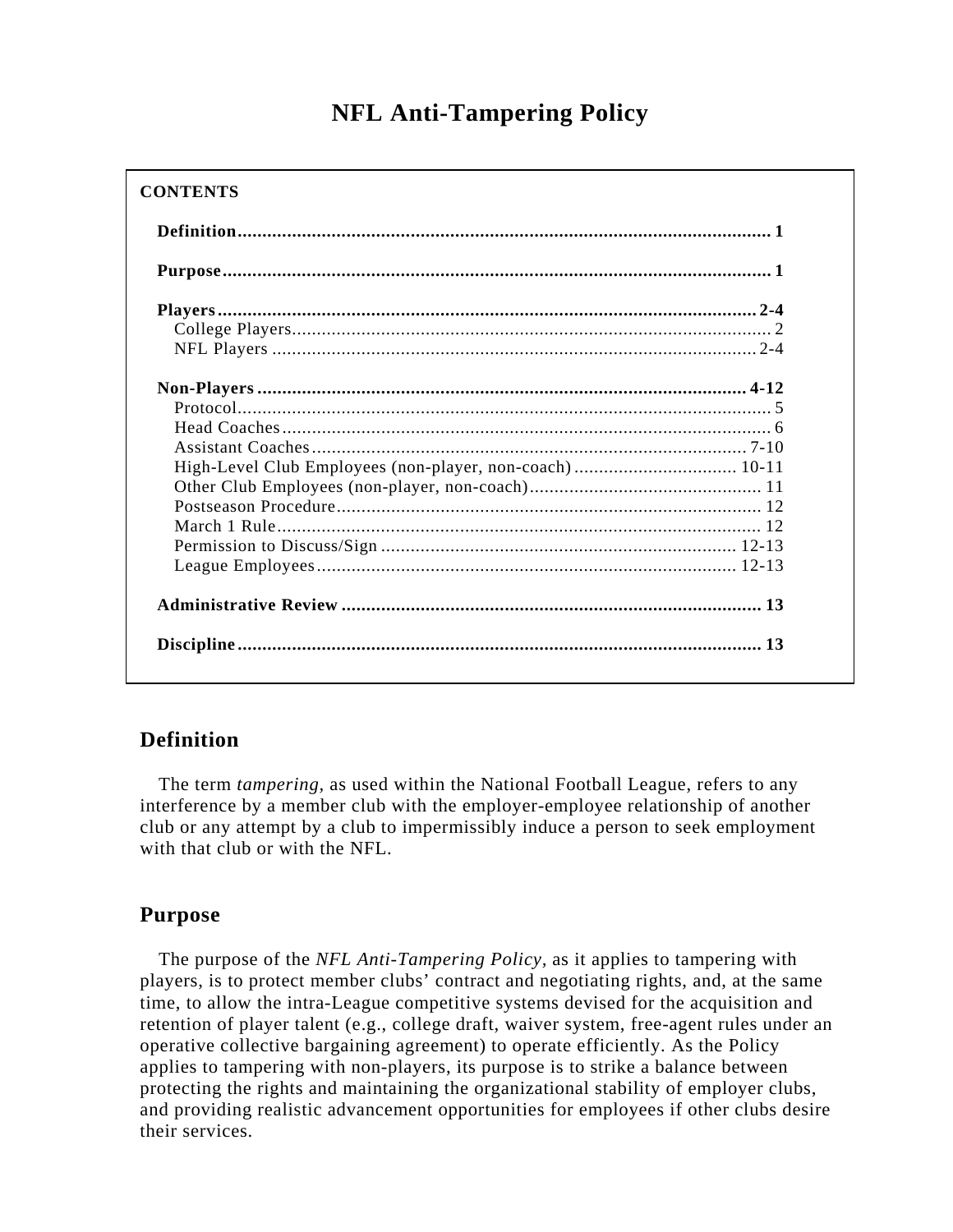#### **Players**

- *College Players*. No club, nor any person employed by or otherwise affiliated with a club or the League (including a player), is permitted to tamper with college players who are ineligible for selection or participation in the League. Direct or indirect attempts to induce underclassmen to petition the League for special eligibility or to declare to the League their desire to enter the League under the early-graduation rule are prohibited. Club personnel who make public comments about the football ability or NFL potential of underclassmen who have not yet been officially declared eligible for the draft will be subject to discipline by the Commissioner.
- *NFL Players*. No club, nor any person employed by or otherwise affiliated with a club, is permitted to tamper with a player who is under contract to or whose exclusive negotiating rights are held by another club. The following provisions amplify and clarify this general policy concerning NFL players:
	- *Example of Tampering.* The following chain of events is enumerated here as one example of a violation of the policy against tampering with another club's players:
		- 1. A club's representative, or a third-party intermediary of that club (Club A), is involved in a private meeting or conversation with a player (or his representative) who is under contract to, or whose negotiating rights are held by, another club (Club B); *and*
		- 2. The League obtains substantiation that after or during the above contact with the player, Club A has stated, publicly or privately, its interest in obtaining his services (see "Public/Private Statements" below); *and*
		- 3. Contract problems or other disputes subsequently arise between the player and Club B (for example, the player's failure to report on time to Club B).

In circumstances like those of the example above, tampering will be found even in the absence of a demonstrated cause-and-effect relationship between the player's contract problems and his prior involvement with the other club. In other words, a club will not be able to defend a tampering charge in these circumstances by asserting that its private contact with a player (or the player's representative) did not involve any expression of interest in the player or was not related in any way to the player's subsequent contract problem with his club.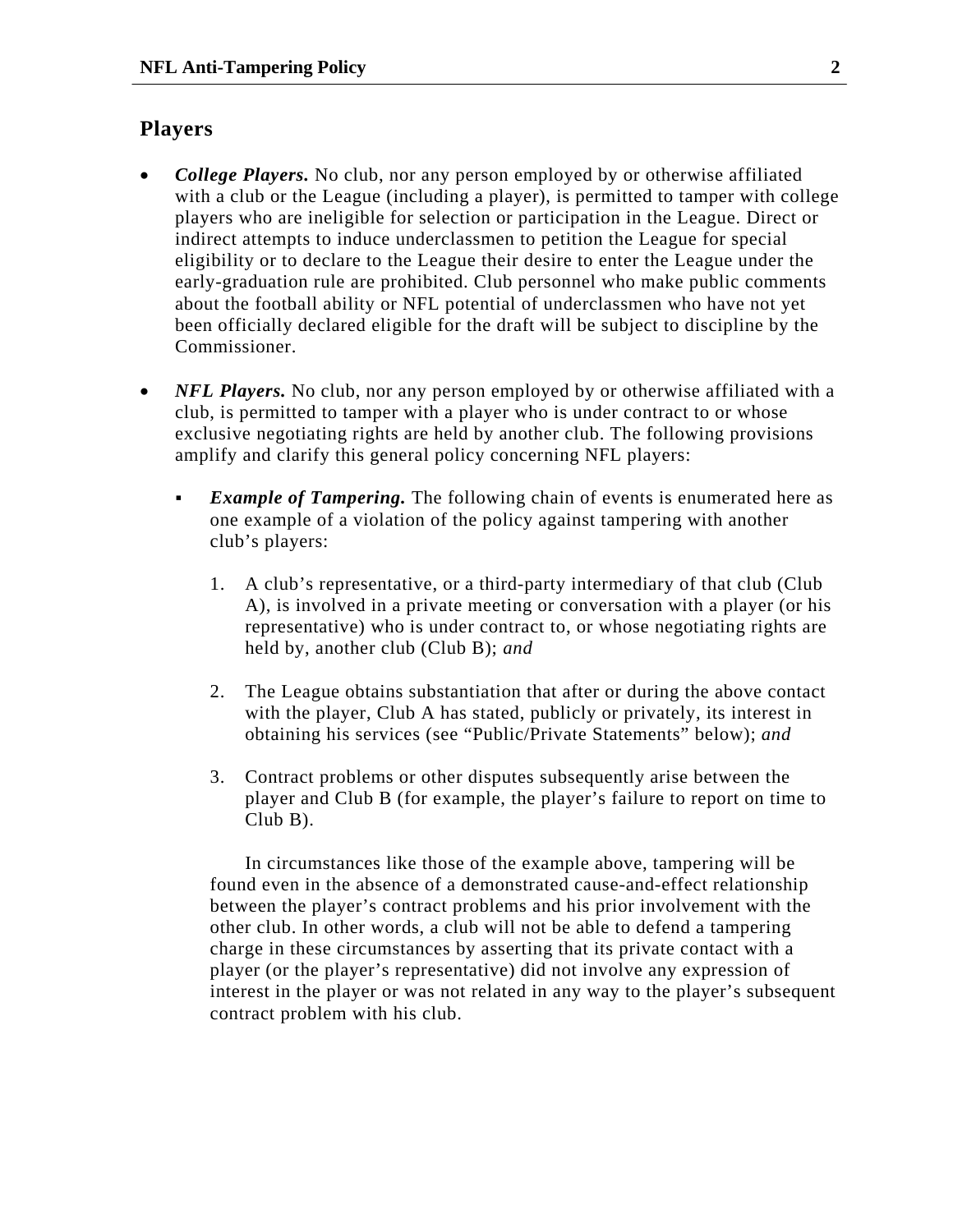- *Free-Agency System.* It is not a violation of the Anti-Tampering Policy for a club to discuss and sign a contract with a player who is free to do so under terms of an operative collective bargaining agreement, provided such discussion or signing takes place within the period during which the player is allowed to negotiate with other clubs. Such players may also try out with other clubs during the negotiating period. Once such players have completed the negotiating period, no club is permitted to have any dealings with them unless and until their rights are relinquished by their respective clubs.
- *Public/Private Statements.* Any public or private statement of interest, qualified or unqualified, in another club's player to that player's agent or representative, or to a member of the news media, is a violation of this Anti-Tampering Policy. (Example of a prohibited comment: "He's an excellent player, and we'd very much like to have him if he were available, but another club holds his rights.") All clubs should be aware that improper disclosure of confidential trade discussions with another club may be a violation of this section on prohibited public statements.
- *Contact by Player.* If a club is contacted by a player (or his representative) who is under contract to or whose negotiating rights are held by another club, and such player had not been given permission to deal with other clubs, or such player is not in a permissible negotiating period under the terms of an operative collective bargaining agreement, then the contacted club is prohibited from talking or otherwise dealing with the player or his representative, and the contacted club must immediately report such contact to the owner or operating head of the club which holds the player's rights.
- **Players on Waivers.** Clubs are not permitted to contact a player for whom waivers have been requested, or his representative, during the claiming period of the waiver system. If a club is contacted by a player or his representative during this period, the only permissible response by the club is to inform the player or his representative that the club is not allowed under NFL rules to speak to him.
- *Using Another Club's Facilities.* It is prohibited for a club to allow a player who is under contract to (or whose exclusive negotiating rights are held by) another club to use its facilities, whether on an informal or formal basis at any time. This includes use of club facilities such as weight rooms, training facilities, practice fields, running tracks, and the like.
- **Pro Bowl.** Risks of tampering charges may result from seemingly casual or indirect contacts between personnel and players who, at the time of the Pro Bowl, are still under contract to their current club. Clubs should clearly remind their personnel attending the AFC-NFC Pro Bowl that the League's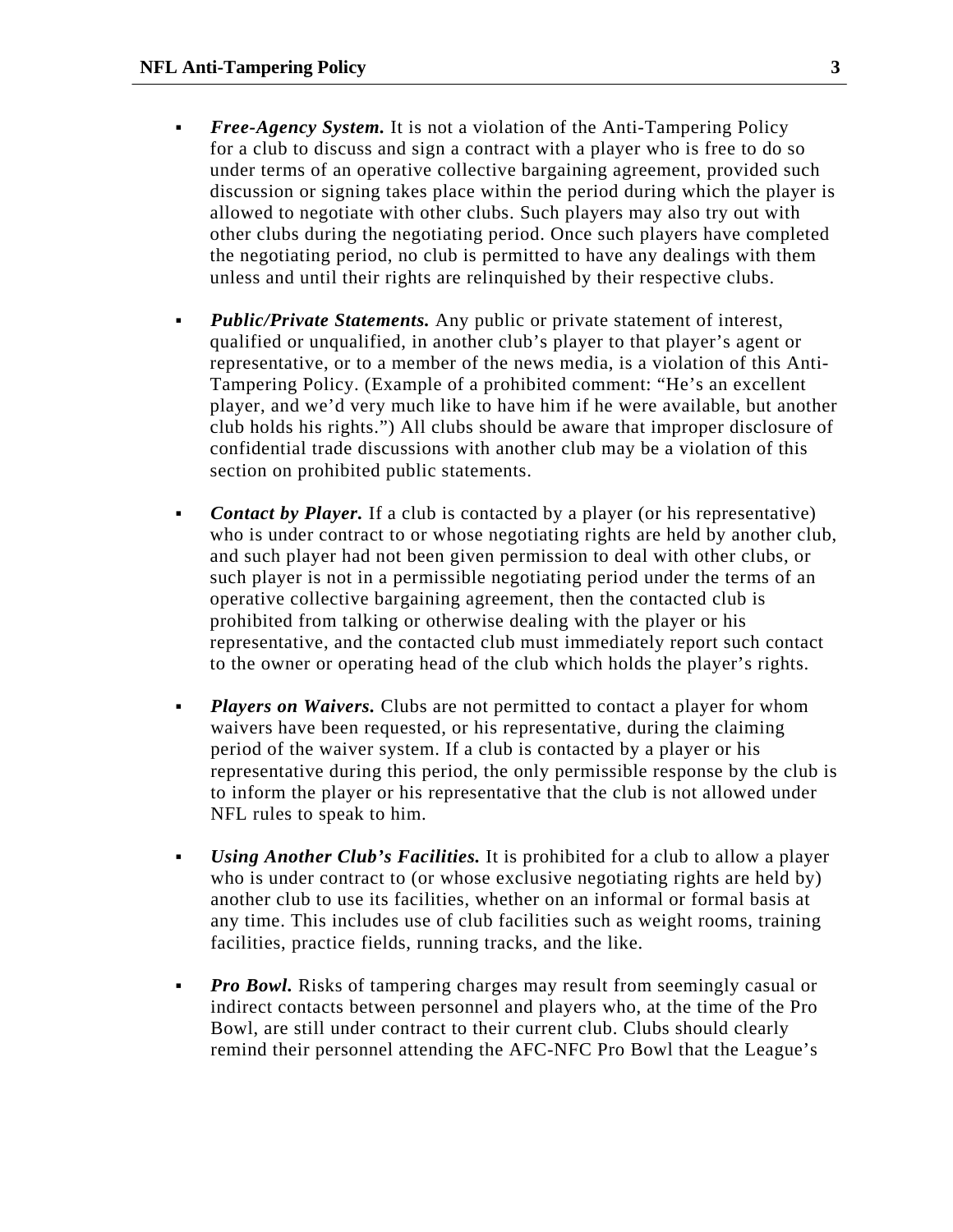Anti-Tampering Policy applies during that period of the year (before the start of the free-agency period in mid-February) and that tampering violations may be based upon contacts with players at or in connection with the Pro Bowl, including when:

- 1. Club executives in attendance engage in private conversations or meetings with a player or players under contract to another club; *or*
- 2. Club executives directly or indirectly instruct or encourage conversations or meetings involving their own players and players under contract to other organizations that can reasonably be interpreted as designed to express the club's interest in acquiring the services of such other player(s).

#### **Non-Players**

 No club, nor any person employed by or otherwise affiliated with a club, is permitted to tamper with a non-player employee of another club. Unless otherwise provided for in this Policy, no club may request permission to discuss employment with a non-player, non-coach employee of another club, whether or not that employee is under contract, during the employer club's playing season, defined as the period from the opening of preseason training camp through the club's final game of the season, including postseason if applicable. (See the language under "Head Coaches" and "Assistant Coaches" below that prohibits all in-season discussions or dealings concerning coaches.)

Except for Head Coaches and High-Level Club Employees (club presidents, general managers, and persons with equivalent responsibility and authority), clubs are not permitted to exchange draft choices or cash for the release of individuals who are under contract to another organization.

 If a club employs an individual who has been terminated by another organization, which is entitled to an offset for compensation owed to its former employee, the terms of the employee's new contract must provide that the employee is paid an annual salary in each year of the contract which is reasonable for that employee in light of his experience, the services he will be performing, and the League's average salary for employees in similar positions. In addition to providing an overall compensation which is reasonable, the new club must also ensure that any increases which are granted to the employee in contract years subsequent to the termination of the prior club's obligations are also reasonable. In the event of a dispute, final determination will be made by the Commissioner.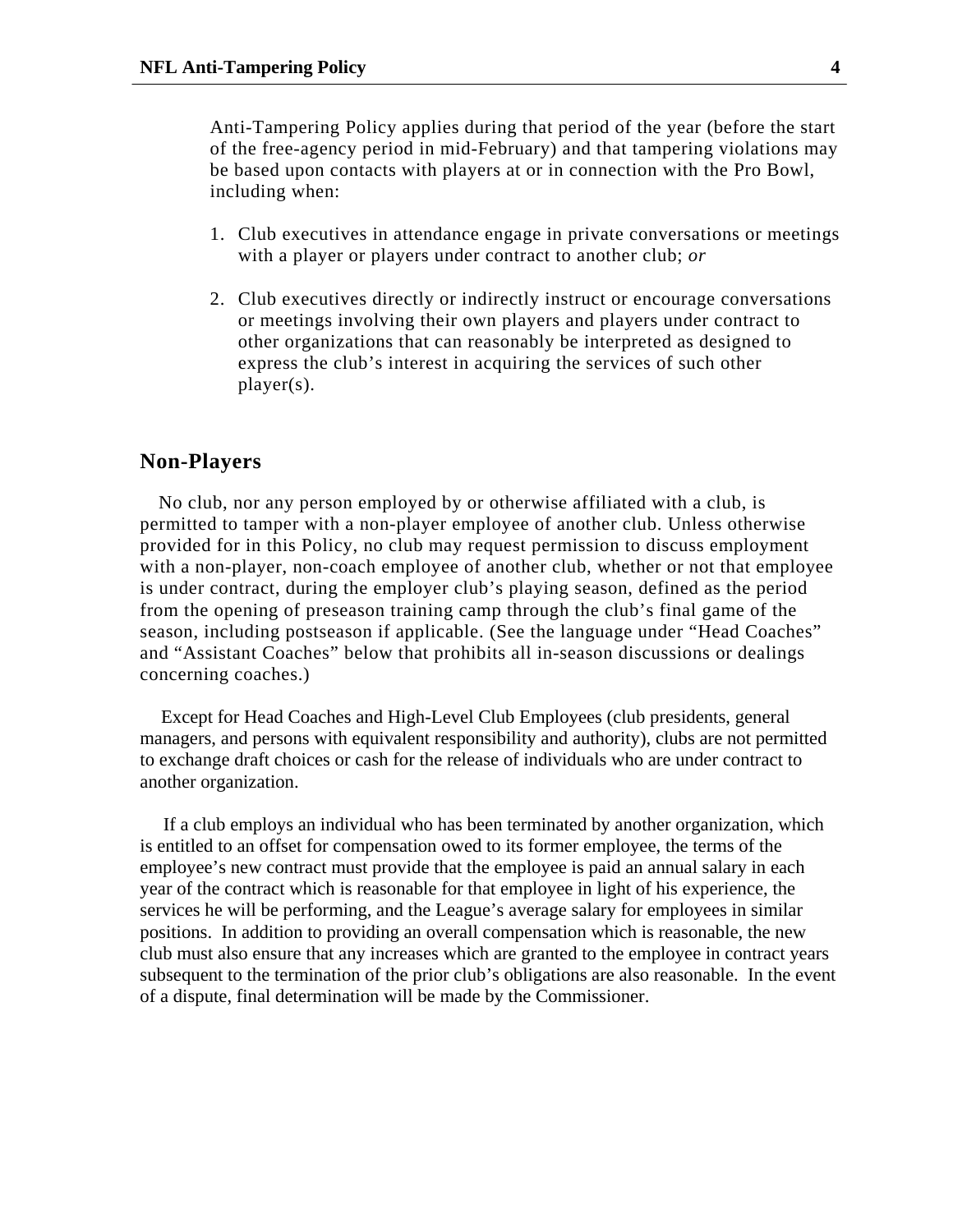[Clubs were advised by a memorandum of May 7, 2001, of the following rules, based on principles set forth in the Constitution and Bylaws, the Anti-Tampering Policy, and prevailing principles of contract law as recognized by federal and state courts decisions, that are applicable in cases where employees, such as head coaches, general managers, or other "high level" employees, "resign" or "retire" before completing their contract:

- 1. An employee under contract to a member club (including a head coach, general manager, or other "high level" employee) who voluntarily resigns or retires prior to the expiration of his contract, is not free to discuss or accept employment with another NFL club without the consent of the prior-employer club. This is true for the full remaining term of the employee's contract. If a club wishes to consent to discussions of a substitute employment arrangement, that club may condition its consent on receiving appropriate compensation from the member club wishing to discuss employment with and/or hire the employee who has "retired" or "resigned." Once an employee's contract has expired, the employee is free to seek other employment with another NFL club, assuming there has been compliance with the Anti-Tampering Policy.
- 2. A club and an employee may, through individual negotiation, address the issue of the future NFL employment opportunities of a resigning or retiring NFL employee in some other way. But absent an express written agreement to the contrary, the contract principles identified in paragraph 1 shall apply.]

#### • *Protocol*

As a common courtesy and to avoid inter-club disputes, whenever a club wishes to contact a non-player employee of another club about possible employment, such inquiring club must first notify the owner or operating head of the employer club to express interest. If the inquiring club has confirmed with the League office that the employee in question does not have an active contract, or if the employer club does not otherwise have the right to deny permission, the inquiring club may immediately initiate contact with the employee after notification has been sent to the employer club. No response is required after notification has been sent. (See the sections under "NFL Players" above for rules governing contacts of or by players.)

Whenever a non-player employee of a club initiates contact with another club about possible employment, the contacted club must immediately notify the owner or operating head of the employer club about the contact, after which all other applicable provisions of this Policy will apply.

Despite the other requirements of this section on protocol, if a public announcement has been made by an employer club that it has dismissed or will not be retaining an employee, such employee and any clubs interested in him or her are under no obligation to observe the club-to-club courtesies of this section.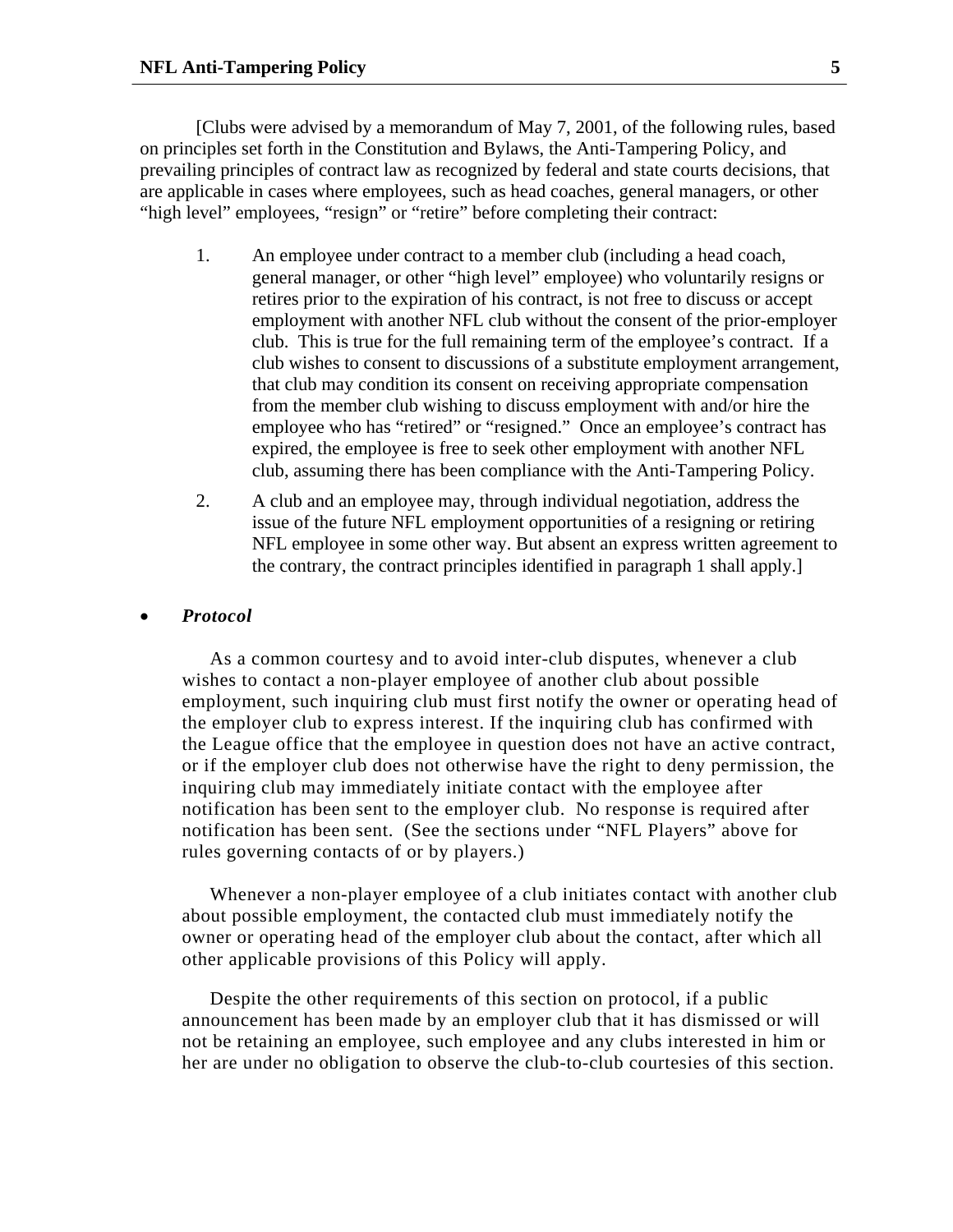The following special provisions apply to various categories of non-player employees:

- *Head Coaches***.** These rules govern cases involving head coaches:
	- *Under Contract*. During a club's playing season, including postseason if applicable (excluding Pro Bowl), the following actions are prohibited concerning a head coach who is under contract, unless the involved head coach has been dismissed by his club: (1) No head coach may discuss or accept employment for the current or a future season with another club in the League; (2) no club may request permission to discuss employment with a head coach for the current or a future season; and (3) no employer club may grant another club permission to discuss employment with its head coach for the current or a future season. The prohibition in number (1) above also applies in the off-season, unless the coach's contract has expired or has been terminated, or his club has granted him permission to explore other employment opportunities, or his club has granted another club the opportunity to contact him. In the off-season, no club is obligated to grant another club permission to discuss employment with its head coach if the head coach is under contract; provided, however, that a head coach may negotiate into his contract a right to such off-season permission. Clubs may negotiate a right of first-refusal into a head coach's contract.
	- *Expired Contract*. If the contract of the head coach has expired, the employer club must not deny the coach the opportunity to discuss or accept employment with another club.
	- **Protocol.** Any contacts by a club seeking to employ a head coach—either with the employer club of the person sought, or directly with the club employee sought (or his representative)—are subject to the provisions of the section on "Protocol," page 5. Similarly, contacts by club employees seeking head coaching jobs with other clubs are subject to the provisions of the section on "Protocol." Despite provisions of the "Protocol" section, page 5, all in-season discussions, requests for permission, or contacts of any kind concerning the future employment of a head coach with a club other than his employer club are prohibited.
	- *Contract Requirement*. All head coaches in the NFL must be under contract to perform coaching duties at training camps and during the rest of the playing season. Any head coach not under contract by the time preseason training camp begins will not be permitted to participate in practice sessions, game coaching, and other team activities until his written contract is executed and approved by the League office.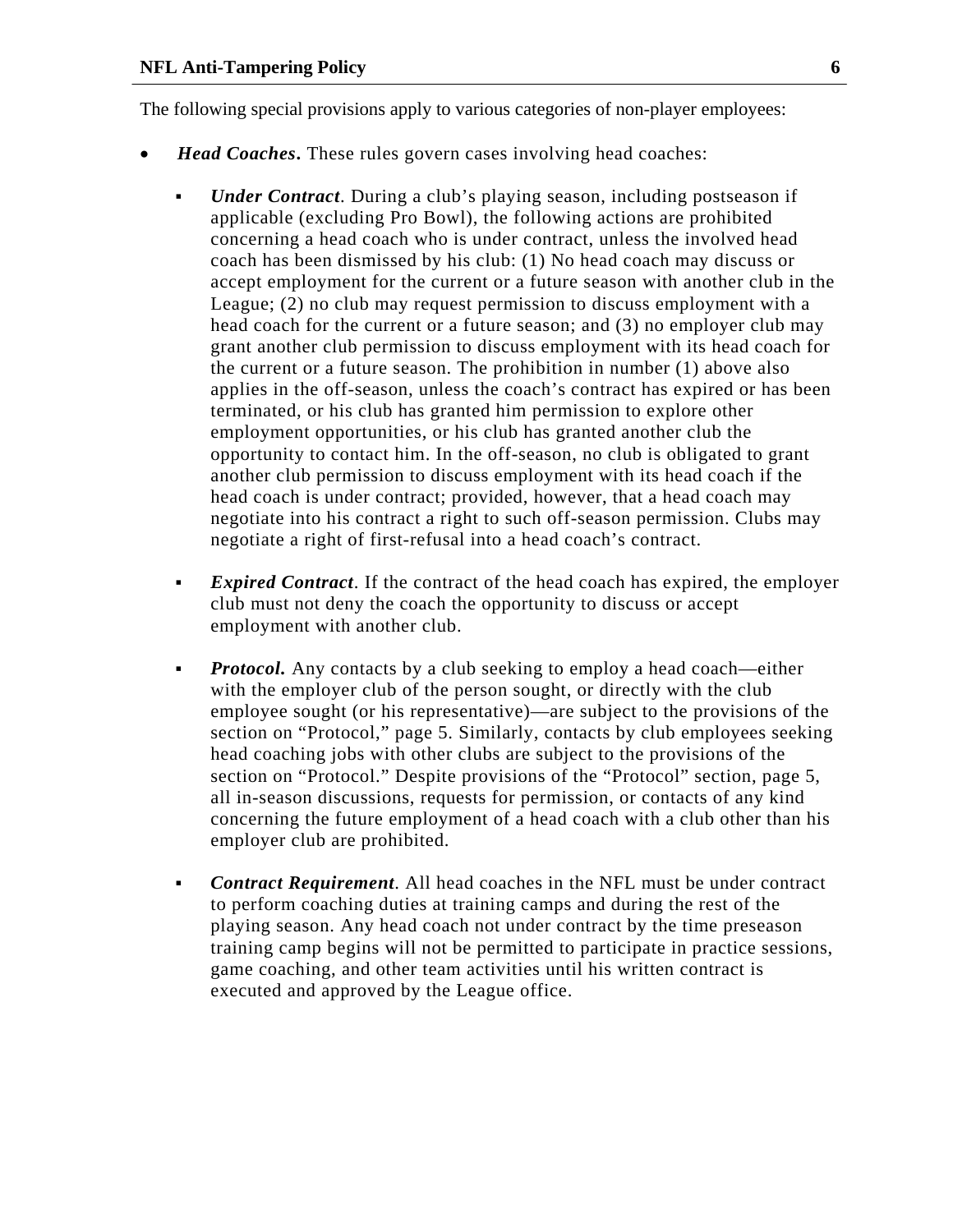- *Assistant Coaches*. These rules govern cases involving assistant coaches:
	- *Under Contract During Season*. During a club's playing season, including postseason if applicable (excluding Pro Bowl), the following actions are prohibited concerning an assistant coach who is under contract, unless the involved coach has been dismissed by his club: (1) No assistant coach may discuss or accept employment for the current or a future season with another club in the League; (2) no club, directly or through an intermediary, may request permission to discuss employment with an assistant coach for the current or a future season; and (3) no employer club may grant another club permission to discuss employment with one of its assistant coaches for the current or a future season. This prohibition applies to employment with another club in any capacity, including head coach, except for the postseason procedure described in paragraph two below.
	- *Under Contract After Season*. If an assistant coach's playing season, including postseason if applicable (excluding Pro Bowl), is over and he is under contract to his club for the succeeding season or seasons, one of the provisions below—"Head-Coaching Opportunity" or "Lateral Move" whichever is applicable, must be observed:
		- 1. *Two Tiers of Coaching Staffs.* For purposes of this Anti-Tampering Policy, each coaching staff is divided into two tiers: (1) head coach, and (2) all assistant coaches.

Although each individual club is permitted to use whatever structure and titles it desires for its coaching staff, the two tiers described here will be adhered to for administration of this Policy.

2. *Head-Coaching Opportunity.* If a club is interested in discussing its head coaching position with an assistant coach whose playing season (excluding Pro Bowl) is over, and who is contractually obligated to another club, the assistant coach's employer club must permit the coach the opportunity to discuss, and possibly accept, such employment through March 1 of any year. After March 1, the employer club is under no obligation to grant such permission, but it may be voluntarily granted at the employer club's discretion during the off-season.

The following postseason procedure applies if a club (the inquiring club) is interested in discussing its vacant head coaching position with an assistant coach whose employer club is participating in the playoffs:

a) The owner or operating head of the inquiring club may contact the owner or operating head of the employer club to request written permission to discuss its head coaching position with an assistant coach.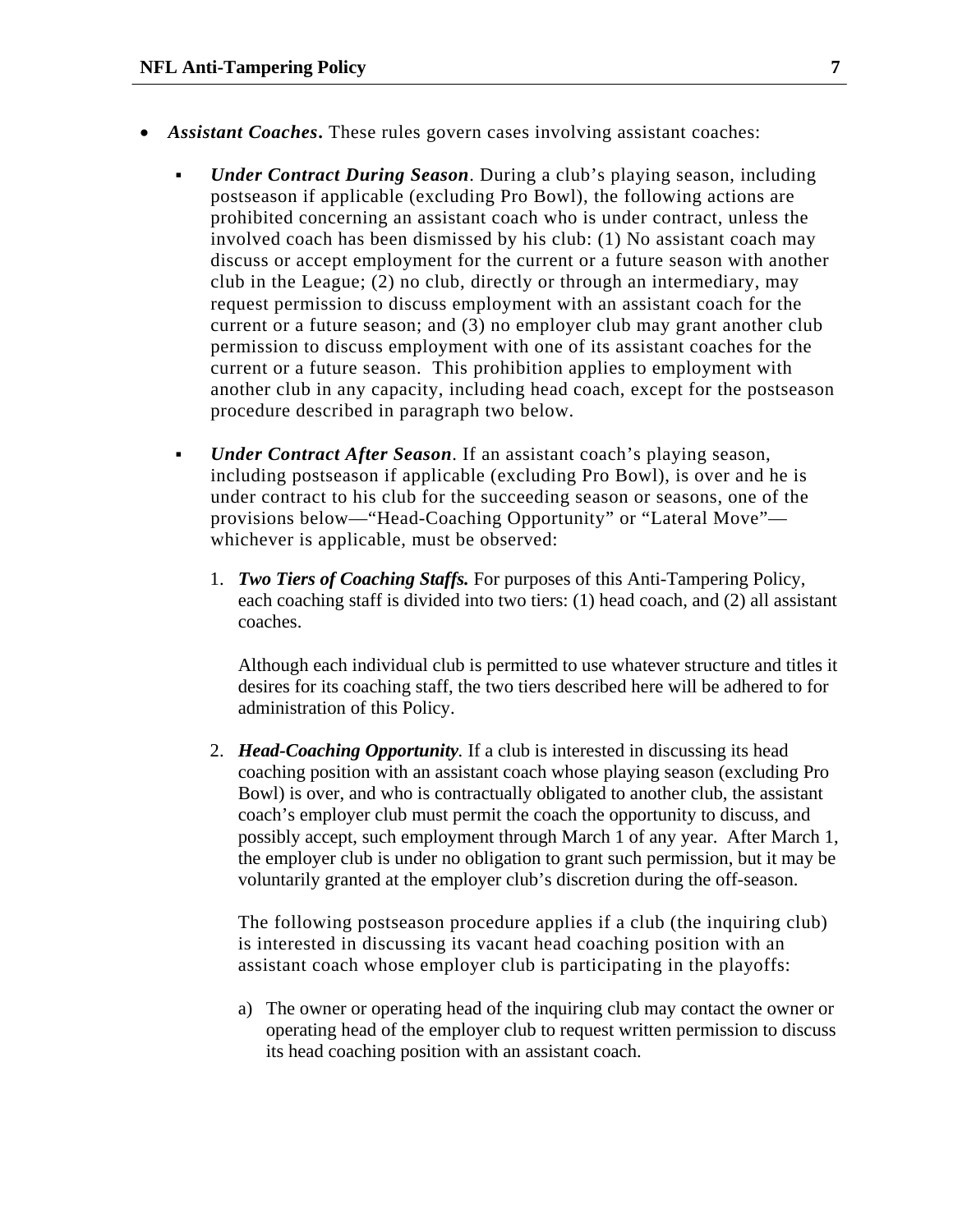- b) If the employer club elects to grant permission to the inquiring club, the one (1) interview between the inquiring club and the assistant coach must be conducted at any location acceptable to the employer club and at a time that is convenient for the employer club. For clubs that have byes in the Wild Card weekend, interviews of its coaches must be conducted prior to the conclusion of Wild Card games. For assistant coaches of clubs that participate in a Wild Card game and advance to the Divisional Playoffs, interviews must be conducted after the Wild Card games and prior to the conclusion of Divisional Playoff games. An inquiring club is permitted only one interview with an assistant coach while his team is competing in the postseason, and there shall be no other direct or indirect contact between any employee or agent of the inquiring club and the assistant coach or any representative or agent of the assistant coach. No initial interviews may be requested nor granted after the Divisional Playoff weekend for any assistant coach whose team is still participating in the postseason. However, in any year in which there is at least a two-week break between the conference championship games and the Super Bowl, an assistant coach who (i) has previously interviewed for another club's head coaching job and (ii) whose current employer-club is participating in the Super Bowl may have a second interview with a club with which he has previously interviewed for an open head coach position provided that (i) the current employer-club elects to grant permission for a second interview, and (ii) the interview will take place at a time and location that is acceptable for the current employer-club, but no later than the Sunday preceding the Super Bowl.
- c) No contract shall be executed, and no agreement to execute a contract, or an announcement of a contract or of an agreement for employment, shall be permitted until after the conclusion of the employer club's playing season.
- d) If a club elects to grant permission for one of its assistant coaches to interview for a head coaching position, it must grant permission to all inquiring clubs that seek to interview him. Permission cannot be granted selectively.
- e) If a club elects to grant permission for one of its assistant coaches to interview with an inquiring club or clubs, it may deny permission for another member of its staff, provided that the denial is applicable to all inquiring clubs.
- 3. *Lateral Move.* If a club is interested in discussing an assistant coaching position with an assistant coach who is contractually obligated to another club at any time prior to the opening of the employer club's training camp, it will be considered a lateral move, and the employer club is under no obligation to grant the coach the opportunity to discuss the position with the interested club. At the discretion of the employer club, however, such permission may be voluntarily granted.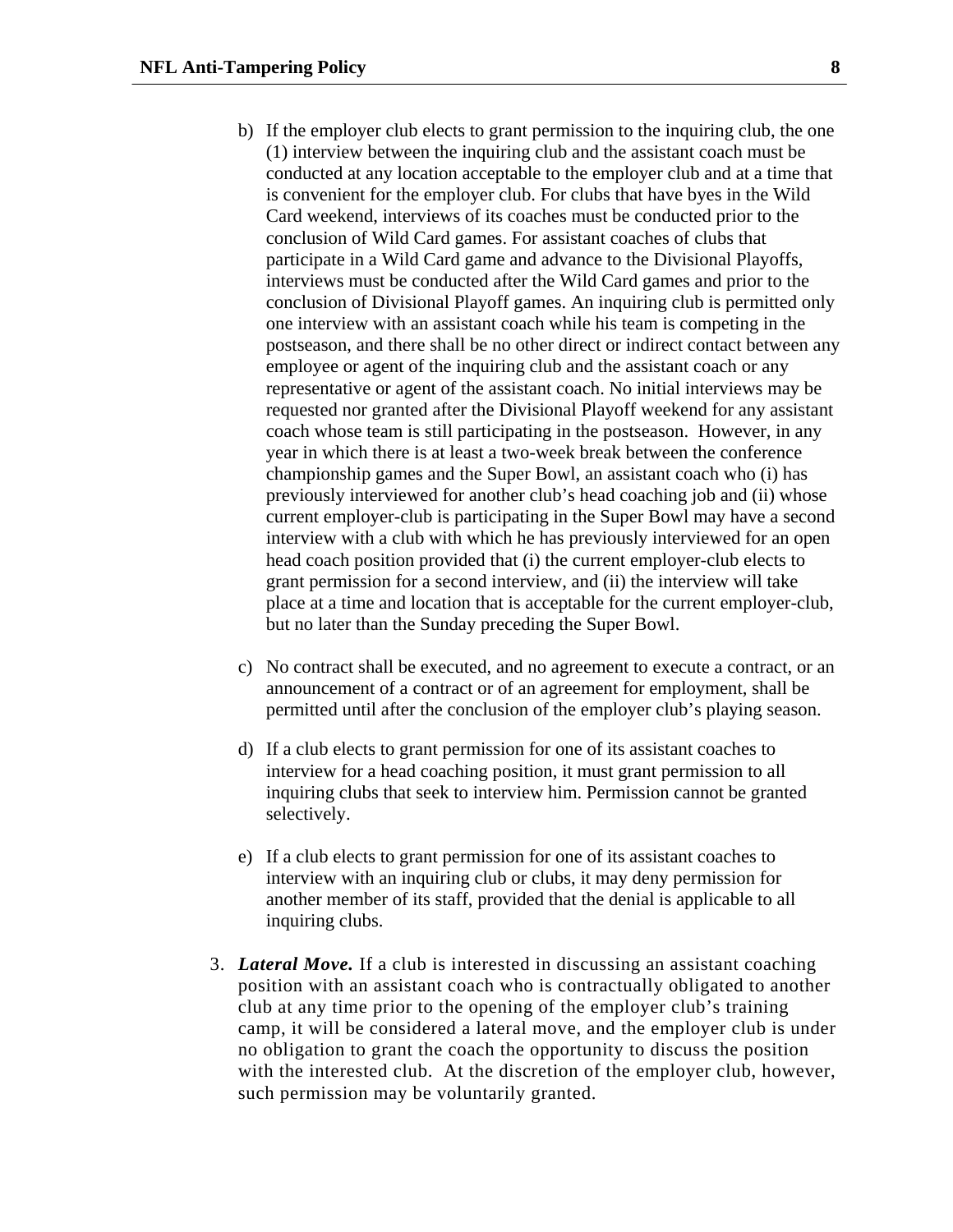*Expired Contract*. If an assistant coach's contract has expired and he continues to work for his club during the off-season, the employer club must not deny the coach the opportunity to discuss or accept employment with another club, regardless of whether the coach continues to receive compensation on a non-contract basis from his club and regardless of whether the request for permission occurs post March 1.

- **Contract Due to Expire**. The employer club retains the exclusive right to an assistant coach's contract during the period after the conclusion of the last NFL season covered by such contract and the applicable deadline specified on the schedule below.
	- *Clubs Not in Playoffs.* 12:01 A.M. on the second Tuesday after the club's final game of the regular season.
	- *Clubs in Playoff.* 12:01 A.M. on the second Tuesday after the club's final playoff game, including Super Bowl if applicable, but in no event after the expiration date specified in the coach's contract.

[NOTE: The exclusivity provided for in this section will apply only in the event that another club seeks to offer a lateral move to a coach. It does not apply if another club seeks to offer a head coaching job to an assistant. If an employer club's season has ended, the club may waive its right to exclusivity under this section.]

- *March 1 Deadline*. After March 1 of any year, if a club seeks permission to discuss employment with an assistant coach who is under contract for the succeeding season or seasons to another club to offer him a position as its head coach, the employer club is under no obligation to grant the coach the opportunity to discuss the position with the interested club. At the discretion of the employer club, however, such permission may be voluntarily granted.
- *Inquiries Concerning Assistant Coaches*. Clubs may verify through the League office the contractual status of any assistant coach in whom they are interested, provided such request for verification occurs after the conclusion of all regular season or postseason games of the coach's club. Such contractual information is limited to term of employment; no financial or other details will be divulged. No prior permission from the employer club is required for an inquiring club to ascertain contractual status from the League office.
- *Contract Provisions*. Under no circumstances may an assistant coach's contract contain a right of first refusal in favor of the employer club or any other restrictive contractual provisions inconsistent with this Policy. The employer club is not prevented, however, from tendering a competitive offer to an assistant coach.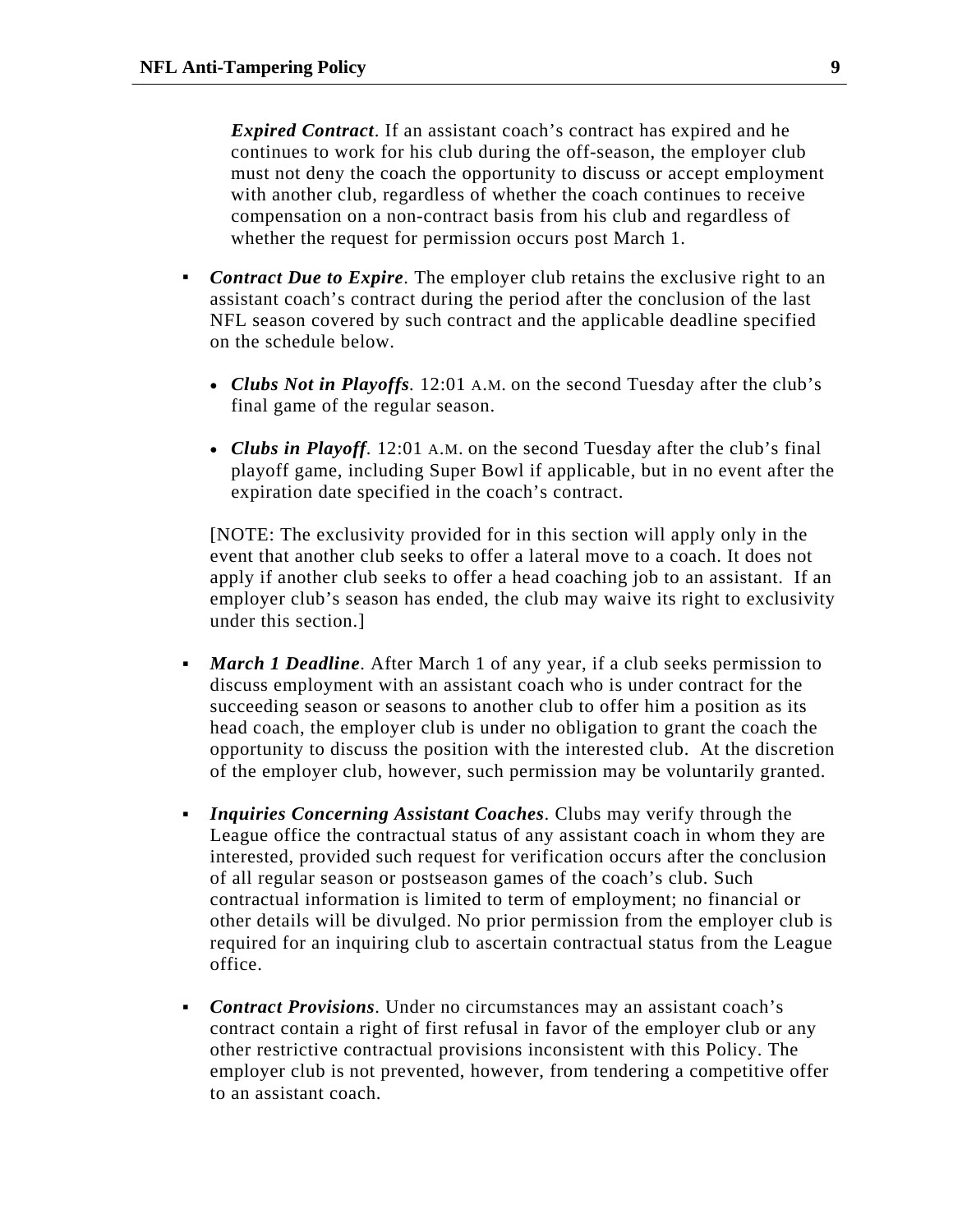- *Protocol.* Any contacts by a club seeking to employ an assistant coach either with the employer club of the person sought, or directly with the club employee sought (or his representative)—are subject to the provisions of the section on "Protocol," page 5. Similarly, contacts by club employees seeking assistant coaching jobs with other clubs are subject to the provisions of the section on "Protocol." Despite provisions of the "Protocol" section, page 5, all in-season discussions, requests for permission, or contacts of any kind concerning the future employment of an assistant coach with a club other than his employer club are prohibited, except as provided in the postseason procedure described in paragraph two (2) above.
- *Contract Requirement*. All assistant coaches in the NFL must be under contract in order to perform coaching duties at training camps and during the rest of the playing season. Any assistant coach not under contract by the time preseason training camp begins will not be permitted to participate in practice sessions, game coaching, and other team activities until such time as his written contract is executed and approved by the League office. Persons who are not full-time employees of the club may perform coaching duties during training camp even though they are not under contract, but they must sign an agreement that they will abide by the Constitution and Bylaws and all other applicable rules and policies of the National Football League. Any persons performing full-time coaching duties during the regular season and postseason must be under contract, even if they are not year-round employees of the club.
- **Pre-Employment Contact.** Clubs interviewing candidates for a head coaching position are responsible for making them aware of the League's tampering prohibitions and should warn them against making any improper contact with another club's employees, including any contact during the period prior to a candidate's official acceptance of a head coaching position.
- *High-Level Club Employees (Non-Player, Non-Coach).* The following provisions govern in cases of high-level club employees (non-player, non-coach), defined for purposes of this Policy as club president, general manager, and persons with equivalent responsibilities and authority. A club president is defined as an individual who shall have authority and responsibility for the organization, direction, and management of day-to-day operations of the club and who reports directly to the controlling owner. A general manager is defined as an individual who has (1) the authority over all personnel decisions related to the signing of free agents, the selection of players in the College Draft, trades, terminations, and related decisions, and (2) the responsibility for coordinating other football activities with the Head Coach (see "Administrative Review," page 12, for disputes concerning this definition):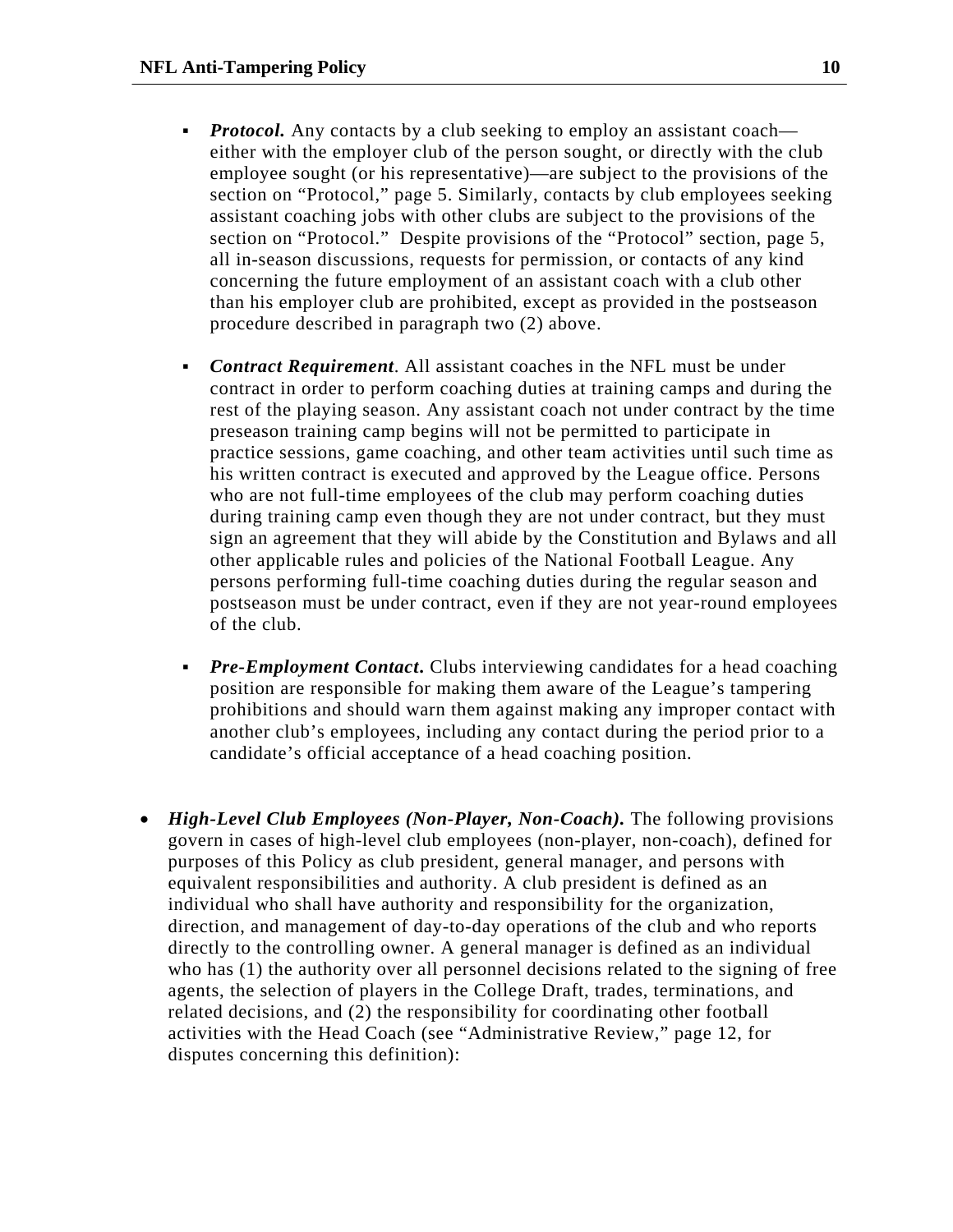- *Under Contract*. Except as may be otherwise provided in such contract, a club is not obligated to grant another club permission to discuss employment with a high-level employee if he or she is under contract, even if the second club is prepared to offer him or her a position of greater responsibility within the category of High-Level Club Employees. Clubs may negotiate a right of first refusal.
- **Expired Contract.** If the contract of a high-level employee has expired or he or she is a non-contract employee, any attempt by the employer club to deny the employee an opportunity to discuss or accept employment with another club will be considered improper under "Administrative Review," page 12.
- *Other Club Employees (Non-Player, Non-Coach)*. The following provisions govern in cases of club employees who do not fall into the categories of player, coach, or high-level employee (see definition above):
	- *Under Contract*. If a club employee (other than player, coach, or high-level) employee) is under contract for the succeeding season or seasons at the time an off-season expression of interest in him or her is made to the employer club by another club, the employer club is under no obligation to grant the employee the opportunity to discuss the position with the interested club. At the discretion of the employer club, however, such permission may be voluntarily granted. If, however, the inquiring club is prepared to offer a position as a high-level employee, as defined above, the employer club may not deny the employee the opportunity to discuss and accept such employment (See exception below in "March 1 Rule").
	- *Contract Due to Expire***.** If a club employee (other than player, coach, or high-level employee) has completed the regular season covered by the final year of his or her contract, any attempt to deny permission for the employee to discuss and accept employment with another club will be considered improper under "Administrative Review" (page 12), except that where the employee's primary responsibilities extend to recurring events beyond the playing season (principally the college draft or the free-agency period), the employer club may suspend permission until after occurrence of such event. This applies but is not limited to contract employees of a club's player-personnel department who are responsible for gathering information on and evaluating drafteligible players or veteran free agent players (scouts, directors of player personnel, directors of pro and college personnel, etc.). The above restriction regarding recurring events beyond the playing season will not apply if another club is prepared to offer a position as a high-level employee, as defined above, to a non-player, non-coach employee whose contract is expiring (See exception below in "March 1 Rule"), nor will it apply to employees who do not have contracts or whose contracts are expiring prior to the recurring off-season event such as the draft or the free-agency period.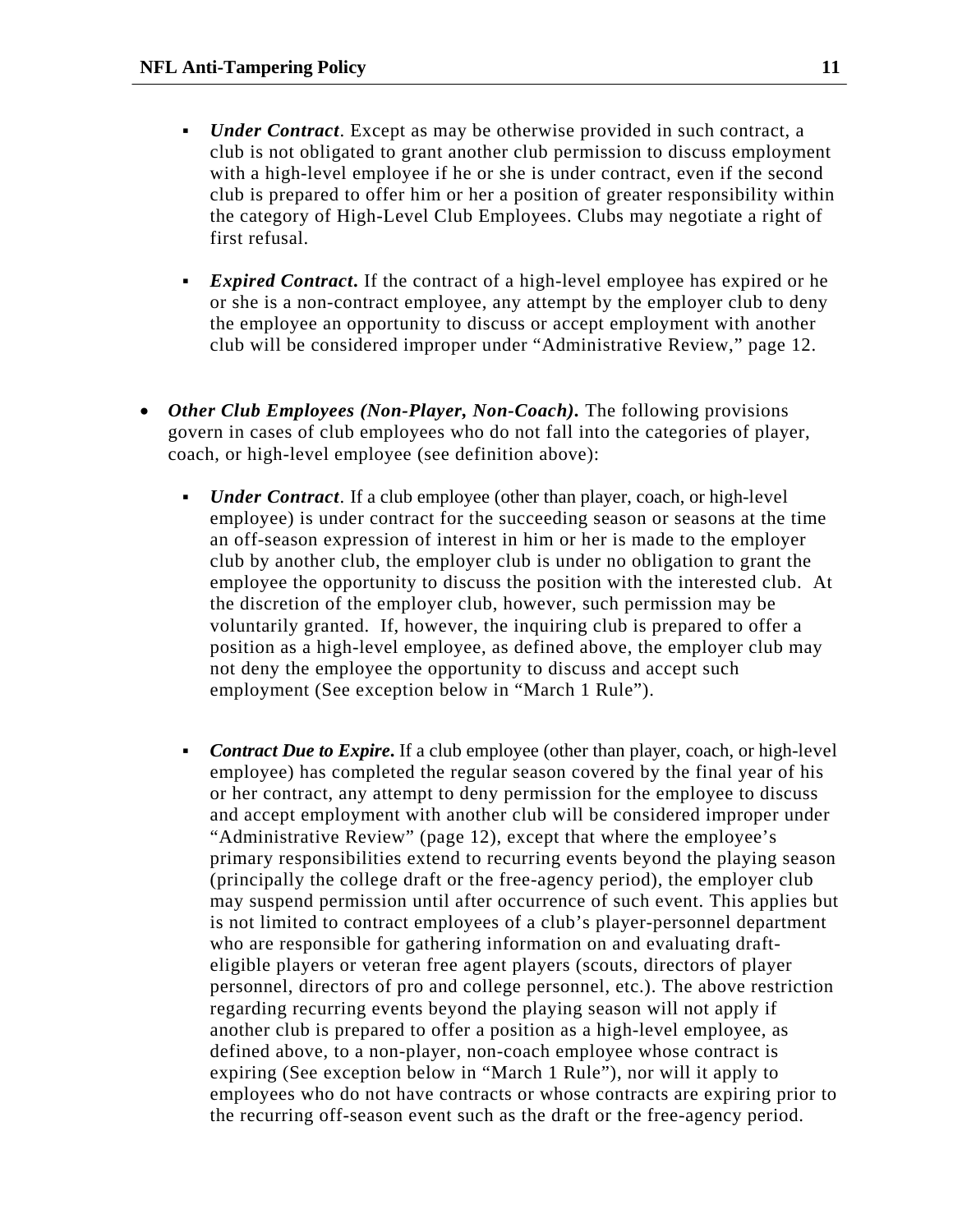- *Postseason Procedure.* If a club wishes to discuss a vacant high-level non-player, noncoach position (defined as club president, general manager, or a position with equivalent responsibilities and authority) with an individual who is not a high-level employee, and whose employer club is participating in the playoffs, the following procedure shall apply:
	- a) The owner or operating head of the inquiring club may contact the owner or operating head of the employer club to request written permission to discuss its high-level position with an individual who is not a high-level employee.
	- b) If the employer club elects to grant permission to the inquiring club, any interview or interviews may be conducted at a time and place that is convenient for the employer club. There is no limitation on the number of times that an individual may be interviewed by the same club, provided that, in each instance, permission has been received from the employer club
	- c) No contract shall be executed, and no agreement to execute a contract, or an announcement of a contract or of an agreement for employment, shall be permitted until after the conclusion of the employer club's playing season, unless the employer club has specifically granted written permission for its employee to accept a position with the new club prior to the conclusion of its participation in the postseason.
	- d) If a club elects to grant permission for one of its employees to interview for a highlevel position, or to accept employment, it must grant permission to all inquiring clubs that seek to interview him. Permission cannot be granted selectively.
	- e) If a club elects to grant permission for one of its employees to interview with an inquiring club or clubs, or to accept employment, it may deny permission for another member of its organization, provided that the denial is applicable to all inquiring clubs.
- *March 1 Rule.* After March 1 of any year and through the conclusion of the annual Selection Meeting, if a club seeks permission to discuss employment with an individual, who is under contract for the succeeding season or seasons to another club, to offer him a position as a high-level club employee, the employer club is under no obligation to grant the individual the opportunity to discuss the position with the interested club if his current responsibilities include gathering information on and evaluating draft-eligible players or veteran free agent players. At the discretion of the employer club, however, such permission may be voluntarily granted.